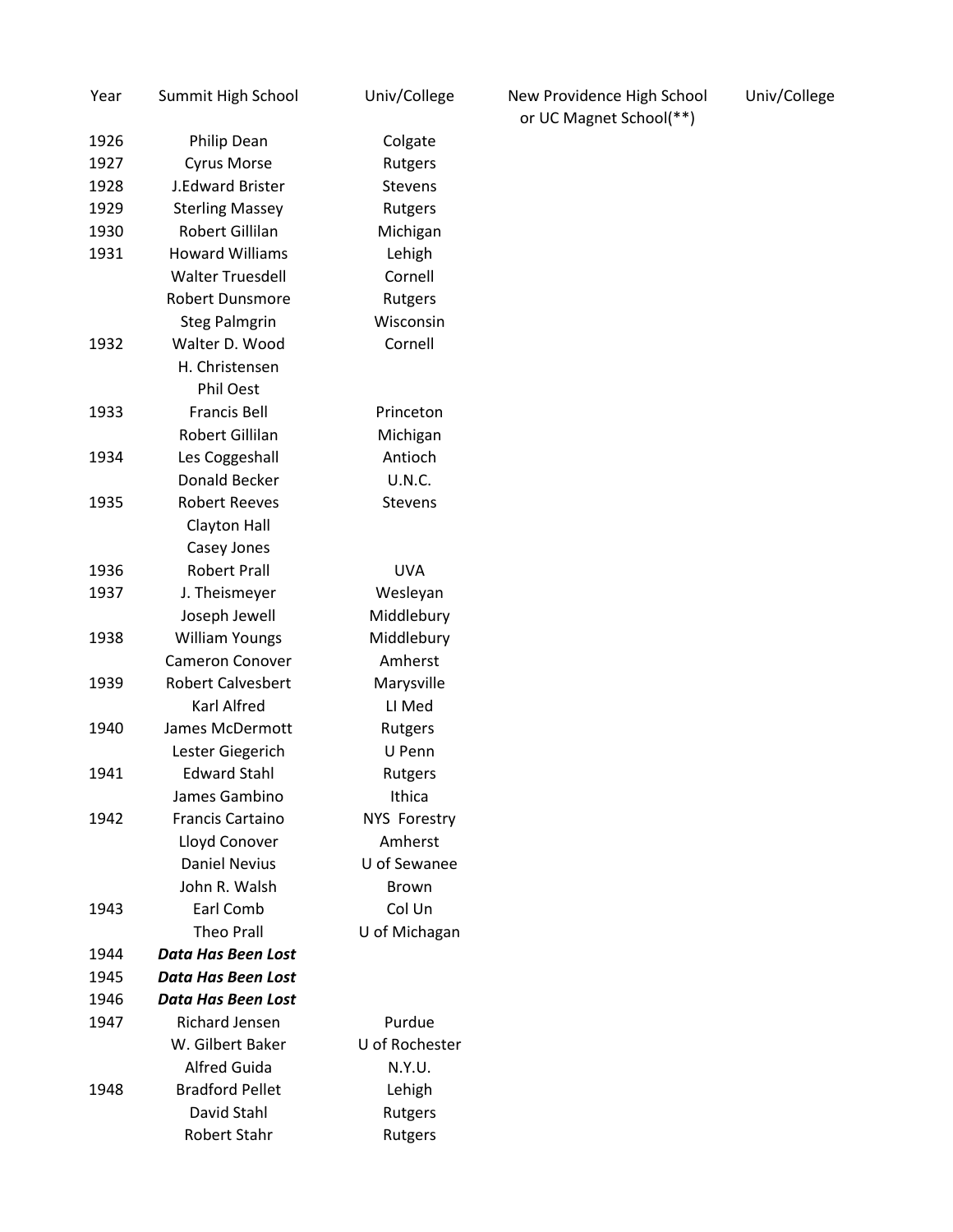| 1949 | Robert Kern              | Rutgers              |
|------|--------------------------|----------------------|
|      | <b>Robert York</b>       | Rochester            |
| 1950 | Laurence Radtke          | Dickinson            |
|      | <b>Theodore Carlson</b>  | Upsala               |
|      | Norman Pott              | Wheaton              |
| 1951 | <b>Richard Mautner</b>   | Rutgers              |
|      | Darryl Turgeon           | U of Vermont         |
| 1952 | George Hand              | Rutgers              |
|      | <b>Edward Fuschetti</b>  | <b>Brown</b>         |
|      | Donald Crann             | <b>Brown</b>         |
| 1953 | James C. Polk            | <b>Tifts</b>         |
|      | Roy C. Negus             | Tufts                |
|      | <b>Herbert Gannon</b>    | Lehigh               |
| 1954 | Wm Schroeder             | U of Vermont         |
|      | <b>Robert Wolff</b>      | Worcester            |
|      | Alan Jarnagin            | Mass Inst Tech       |
| 1955 | <b>Frank Frenda</b>      | John Hopkins         |
|      | <b>Karlis Rutins</b>     | <b>Brown</b>         |
|      | <b>Edward W Gude</b>     | Dartmouth            |
| 1956 | Peter DeLuca             | Princeton            |
|      | Eric Hansen              | Rutgers              |
| 1957 | Victor Guadagno          | Georgia Tech         |
|      | Carl Jaeger              | Rutgers              |
| 1958 | Norman G Lavery          | Union                |
|      | John T Scheele           | Wheaton              |
| 1959 | George Smith             | Bowdoin              |
|      | <b>Chas Neuschaefer</b>  | Rutgers              |
| 1960 | John D Kelly             | John Hopkins         |
| 1961 | Anthony Caggiano         | Antioch              |
|      | <b>Robert Mason</b>      | Trinity              |
|      | Lee Smith                | Franklin & Marshall  |
|      | James Farell             | <b>Trenton State</b> |
| 1962 | Wm Mills Todd            | Dartmouth            |
|      | James J Kitchell         | <b>Trenton State</b> |
|      | David B Craig            | Rutgers              |
|      | Dennis H Taylor          | Colgate              |
| 1963 | <b>Phillip Vitale</b>    | LaSalle              |
|      | Donald Karl              | Bethany              |
|      | Michael Flannery         | Albright             |
|      | John Ferguson            | <b>Trenton State</b> |
| 1964 | Larry Rachlin            | Cornell              |
|      | <b>Richard Surdi</b>     | Lehigh               |
|      | Donald Sawyer            | Dartmouth            |
|      | <b>Thomas Gillooly</b>   | Yale                 |
|      | <b>Michael Vernotico</b> | Princeton            |
| 1965 | <b>Andrew Balch</b>      | Rennselaer           |
|      | Dwight Bayne             | Duke                 |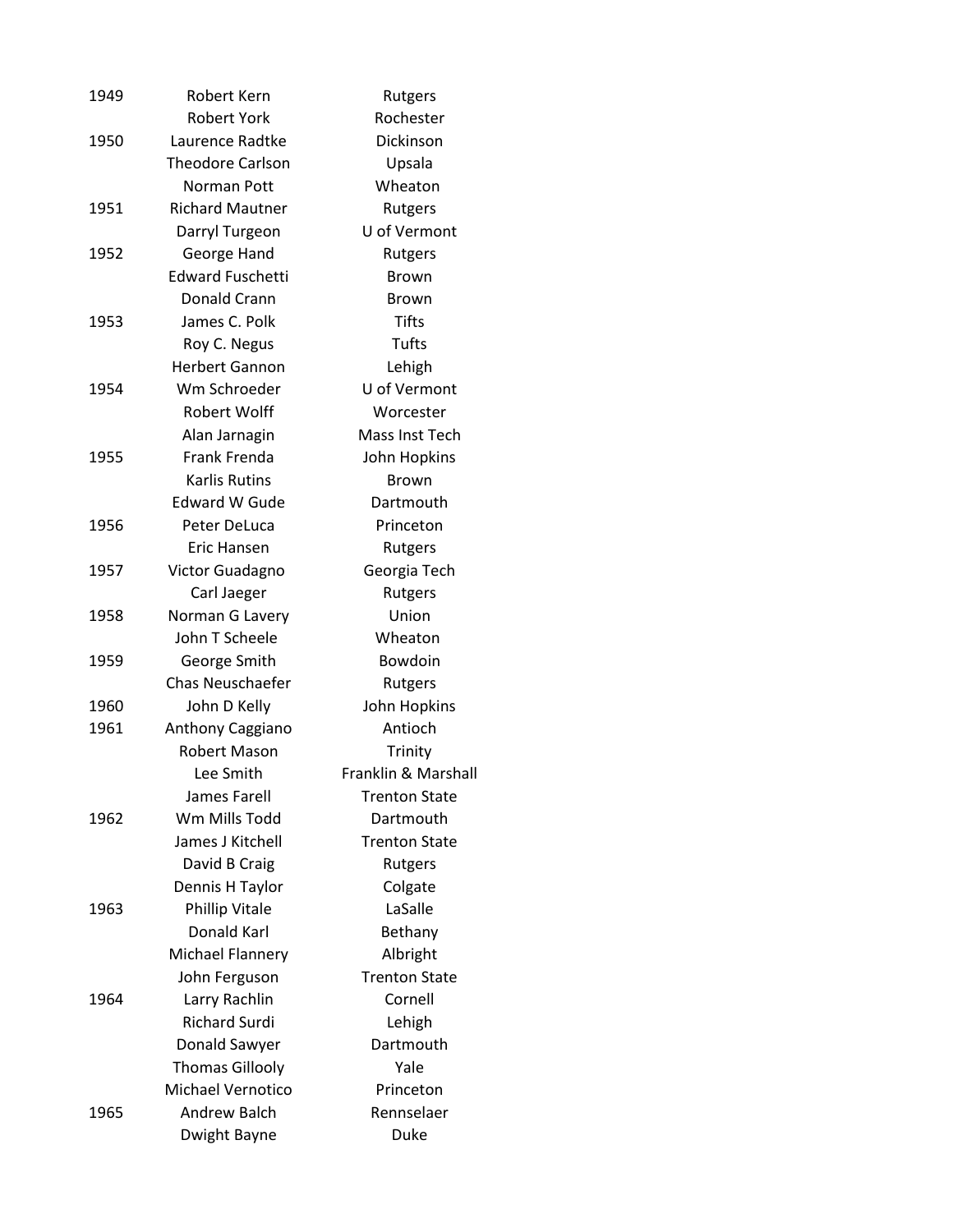|      | <b>Robert Clark</b>     | <b>Washington Univ</b>    |              |                 |
|------|-------------------------|---------------------------|--------------|-----------------|
|      | <b>Frederick Cooper</b> | Stanford                  |              |                 |
|      | Stephen Grunner         | <b>Lyconing College</b>   |              |                 |
| 1966 | Jay Asman               | Amherst                   |              |                 |
|      | Andrew Jamison          | Harvard                   |              |                 |
|      | Fred Stern              | <b>Union College</b>      |              |                 |
|      | John Bacon              | U of Bridgeport           |              |                 |
|      | <b>Richard North</b>    | Harvard                   |              |                 |
| 1967 | Peter Agnew             | Amherst                   |              |                 |
|      | Fletcher                | Cornell                   |              |                 |
|      | David Clepp             | Michigan State            |              |                 |
|      | <b>Edward Trengrove</b> | <b>Central Conn State</b> |              |                 |
| 1968 | <b>Hugh Dilson</b>      | U of Cincinnatti          |              |                 |
|      | Craig Lindsay           | Haversford                |              |                 |
|      | <b>Thpmas Specht</b>    | Franklin & Marshall       |              |                 |
|      | Wm Wong                 | Lehigh                    |              |                 |
| 1969 | David Heitkamp          | U of Florida              |              |                 |
|      | Peter Lee               | Lafayette College         |              |                 |
|      | <b>Gary Lindley</b>     | U of Jacksonville         |              |                 |
|      | John Marcelliano        | Rutgers                   |              |                 |
|      | Donald Tullman          | Rutgers                   |              |                 |
| 1970 | Wayne Christman         | U of Virginia             |              |                 |
|      | Anthony Dagradi         | <b>Berkeley Sch Music</b> |              |                 |
|      | <b>Robert Kaus</b>      | <b>Williams College</b>   |              |                 |
|      | Joseph O'Brien          | <b>Hope College</b>       |              |                 |
|      | <b>Jack Patuto</b>      | <b>St Francis College</b> |              |                 |
| 1971 | James Horn              | Geo Washington U          |              |                 |
|      | Frank Innacola          | Franklin & Marshall       |              |                 |
|      | <b>Thomas Loggins</b>   | Georgia Tech              |              |                 |
|      | David Lodderick         | <b>Seton Hall</b>         |              |                 |
|      | Kenneth Lodderick       | Seton Hall                |              |                 |
|      | James Trengrove         | <b>Boston College</b>     |              |                 |
| 1972 | Leo Helme               | <b>Union C College</b>    |              |                 |
|      | Donald Henry            | Gettysburg College        |              |                 |
|      | Thomas Jahl             | Princeton                 |              |                 |
|      | Robert Magrath          | <b>Washington Univ</b>    |              |                 |
|      | <b>Andrew Mason</b>     | Colorado State Univ       |              |                 |
|      | Joseph Murphy           | seton Hall                |              |                 |
| 1973 | James Bartz             | Lehigh                    | James Korzun | Upsala          |
|      | Larry O'Mahoney         | Lehigh                    |              |                 |
|      | Errico Angiuoni         | U of Norte Dame           |              |                 |
|      | Dennis Clabby           | <b>Trenton State</b>      |              |                 |
|      | Mark McBride            | Rutgers                   |              |                 |
| 1974 | <b>Charles Carbone</b>  | Newark.C.Eng'ering        | Mark Pitcock | Texas Christian |
|      | Robert Flanagan         | Georgetown                |              |                 |
|      | George Gross            | U of Delaware             |              |                 |
|      | Brian O'Mahoney         | Fordham                   |              |                 |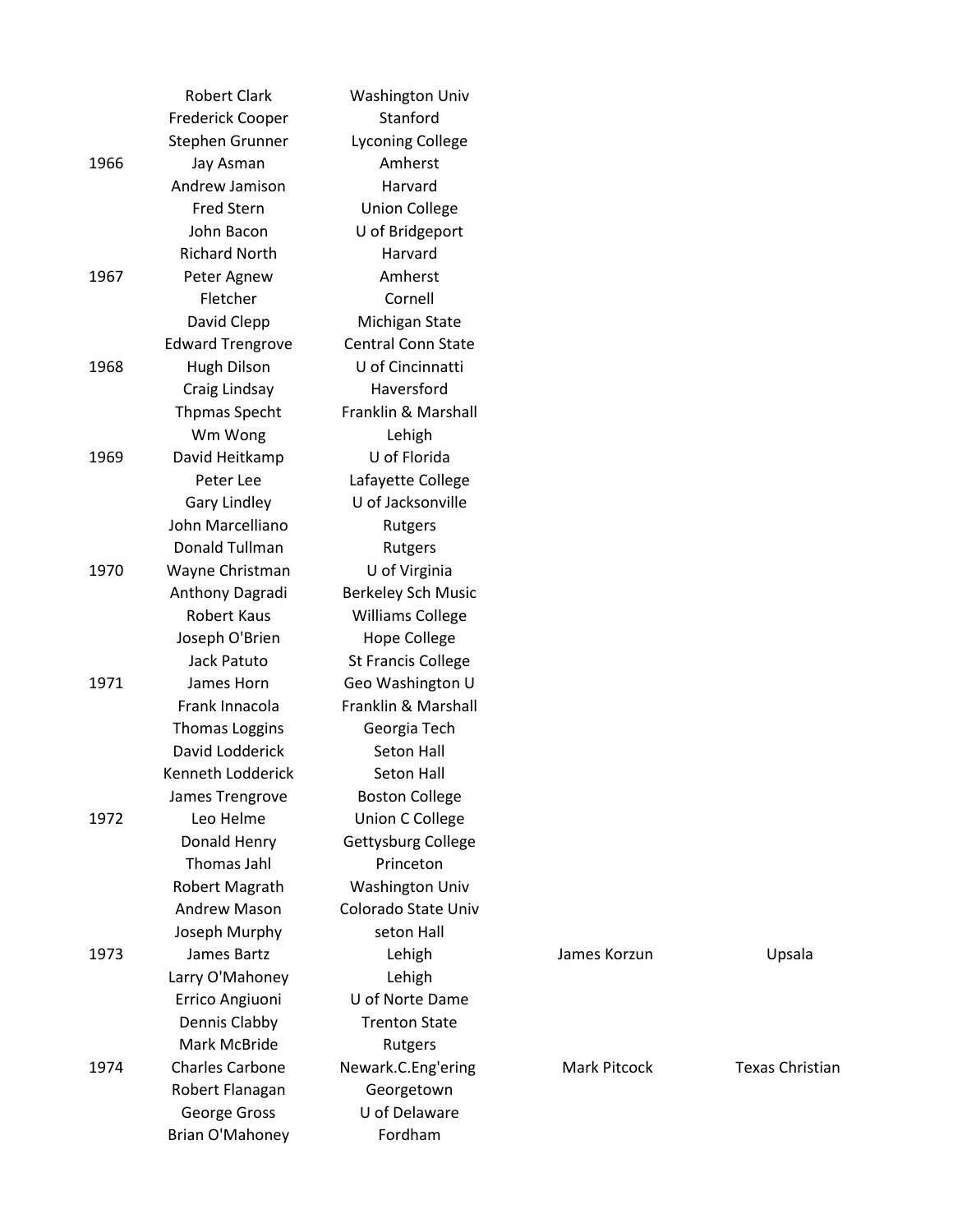|      | <b>Thomas Sieben</b>   | Clemson                  |                             |                      |
|------|------------------------|--------------------------|-----------------------------|----------------------|
| 1975 | Matthew Bowyr          | Harvard                  | <b>Brian Gillet</b>         | Northwestern         |
|      | <b>Francis Clancey</b> | Princeton                | Mark Floyd                  | Rutgers              |
|      | Anthony Pannella       | Rutgers                  |                             |                      |
|      | David Rosen            | Syracuse                 |                             |                      |
|      | John Ruffley           | Northwestern             |                             |                      |
|      | <b>Charles Wiebe</b>   | Cornell                  |                             |                      |
| 1976 | <b>Tilman Globig</b>   | Cornell                  | <b>Charles Hirsch</b>       | Williams             |
|      | <b>Bradford Cabibi</b> | Georgia Tech             | Dennis Lorenz               | Cornell              |
|      | <b>Timothy Boyd</b>    | Rennselaer               |                             |                      |
|      | Michael Jahl           | <b>Kings College</b>     |                             |                      |
|      | <b>Richard Gross</b>   | <b>Holy Cross</b>        |                             |                      |
|      | Jeffrey Grahm          | <b>Williams College</b>  |                             |                      |
| 1977 | John Cise              | U of Pennsylvannia       | Daniel Barletta             | Muhlenburg           |
|      | <b>Craige Curtiss</b>  | Cornell                  | Glen Tullman                | <b>Bucknell</b>      |
|      | Kenneth Dengler        | Middlebury               |                             |                      |
|      | David Hammer           | U of Vermont             |                             |                      |
|      | Andrew Jahl            | <b>Stevens Institute</b> |                             |                      |
| 1978 | <b>Bruce Grahm</b>     | Princeton                | John Inserra                | Univ of Penn         |
|      | Robert Campesi         | U of Michigan            | David Sola                  | Princeton            |
|      | Craige Mardany         | Rutgers                  |                             |                      |
|      | <b>Scott Miller</b>    | Rutgers                  |                             |                      |
|      | Andrew Rosen           | Duke                     |                             |                      |
| 1979 | Paul Ferre             | Virginia Polytech        | David Feidman               | U of Michigan        |
|      | Yussof Ali             | <b>Beloit</b>            |                             |                      |
|      | Manuel Arellano        | Lehigh                   |                             |                      |
|      | Keng Chuang            | Princeton                |                             |                      |
|      | Bryan Wilson           | Princeton                |                             |                      |
|      | <b>Tad Hawkins</b>     | Yale                     |                             |                      |
| 1980 | Douglas Post           | Tufts                    | <b>Theodore Deutz</b>       | Franklin Marshall    |
|      | Sean Kelly             | Brown                    | Shigeki Misawa              | Mass Instit Tech     |
|      | Stephen Loderick       | Univ of Richmond         |                             |                      |
|      | Anthony Lynch          | Northwestern             |                             |                      |
|      | Joseph Puglisi         | John Hopkins             |                             |                      |
| 1981 | Joseph Scala           | Univ of Michigan         | Marc Sibilia                | Princeton            |
|      | Antonio Albanese       | Drew                     | <b>Christopher McCartie</b> | Dartmouth            |
|      | Peter Ferre            | William & Mary           |                             |                      |
|      | <b>Timothy Murphy</b>  | <b>Holy Cross</b>        |                             |                      |
|      | Santo Ricciardi        | Seton Hall               |                             |                      |
| 1982 | Jack George            | Colgate                  | Stephanie So                | Princeton            |
|      | Cheryl Delaney         | Wittenberg Univ          | Robert Lachenauer           | <b>Bucknell</b>      |
|      | David de Guzman        | <b>Bucknell</b>          |                             |                      |
|      | George Keeley          | <b>Wake Forest</b>       |                             |                      |
|      | Steven Jahries         | Lafayette College        |                             |                      |
| 1983 | Steven Bredahl         | Univ of Delaware         | Jeanette McWhan             | <b>Bates College</b> |
|      | Dionne Kelly           | Quinnipiac College       | Joseph Cowan                | N.C. State           |
|      | Sarah Strain           | Hobart Wm Smith          |                             |                      |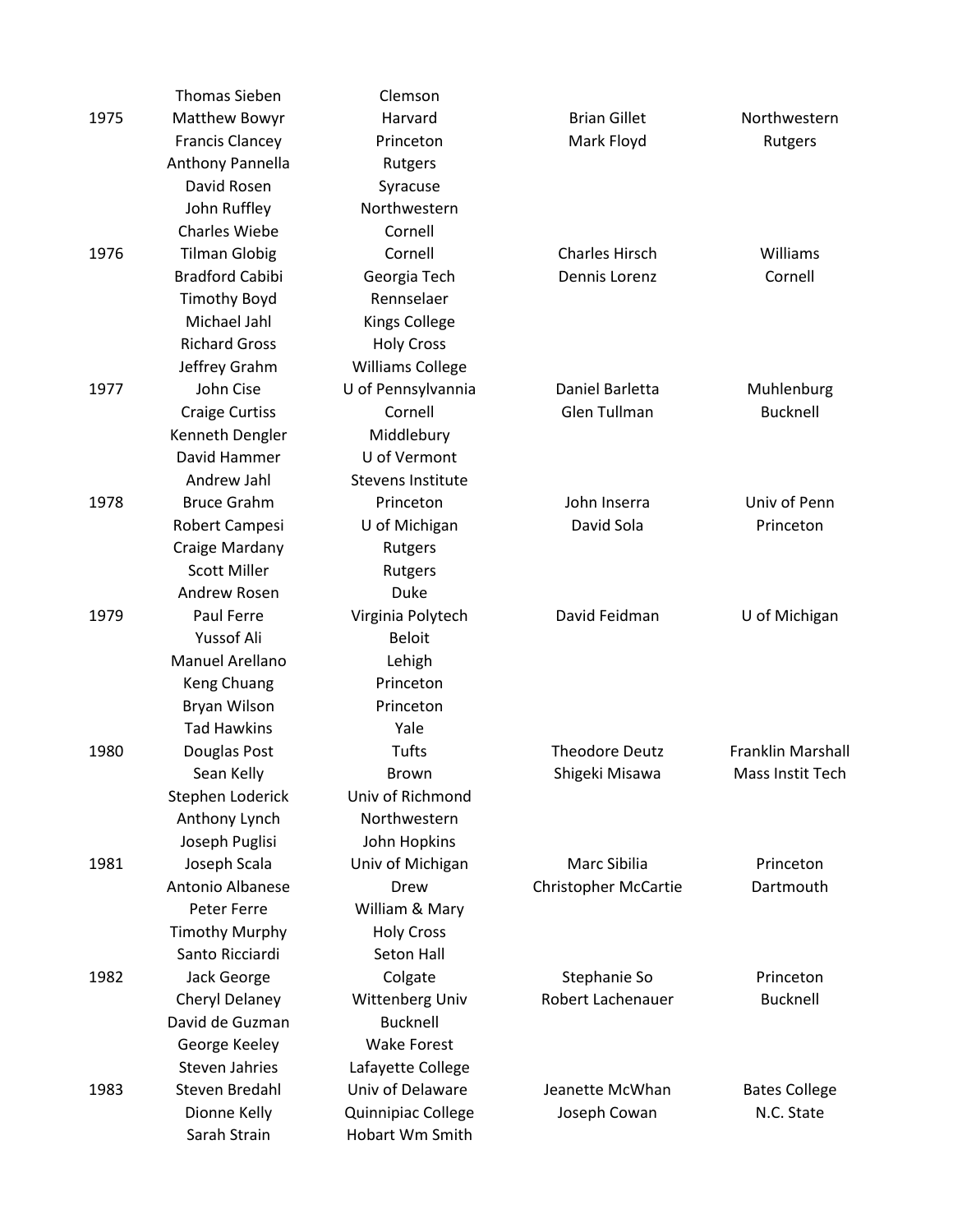|      | <b>Christopher Mardany</b> | St Bonaventure |                         |                   |
|------|----------------------------|----------------|-------------------------|-------------------|
|      | <b>Gary Tyler</b>          | James Madison  |                         |                   |
| 1984 | James Townsend             |                | Susan Roche             | James Madison     |
|      | <b>Thomas Harris</b>       |                | Jeffrey Moser           |                   |
|      | <b>Meredith Andersen</b>   |                |                         |                   |
|      | Loi Van Nguyen             |                |                         |                   |
|      | <b>Beverly Dori</b>        |                |                         |                   |
| 1985 | Kristina Schneider         |                | David Stockwell         | Duke              |
|      | Georgette Douglas          |                | <b>Stephanie Chaing</b> | Princeton         |
|      | Paul Fiander               |                |                         |                   |
|      | Margaret Meola             |                |                         |                   |
|      | <b>Tracy Chisholm</b>      |                |                         |                   |
| 1986 | Kelly Ryan                 |                | Karin Anderson          | U of Delaware     |
|      | Huynh NgaNguyen            |                | John Ryan               | Lafayette         |
|      | <b>Christopher Moore</b>   |                |                         |                   |
|      | Meiba Basilone             |                |                         |                   |
|      | <b>Stephanie Nelson</b>    |                |                         |                   |
| 1987 | <b>Rebekah Resnick</b>     |                | Christine Rivera        | Villanova         |
|      | <b>Michael Robertson</b>   |                | <b>Mark Zarnick</b>     | Virginia PolyTech |
|      | Martin Piyanousiti         |                |                         |                   |
|      | Loc Van Nguyen             |                |                         |                   |
|      | Andrew Guida               |                |                         |                   |
| 1988 | <b>Sumner Anderson</b>     |                | Kathlen Suter           | Fordham           |
|      | <b>Stephen Torell</b>      |                | Susan Springle          | Clemson           |
|      | Owen Patashnick            |                |                         |                   |
|      | Elizabeth Meola            |                |                         |                   |
|      | <b>Brian Mageee</b>        |                |                         |                   |
| 1989 | Alisa Gallo                | <b>Brown</b>   | Erin Valerio            | Midwestern State  |
|      | Frank Scarcia              |                | Nancy Ferentchak        | Villanova         |
|      | Kathleen Castles           |                | Craige Demareski        | Lafayette         |
|      | <b>Ferdinand Addison</b>   |                |                         |                   |
| 1990 | Susan Schneller            |                | Jennifer Baudry         | Rutgers           |
|      | Michael Strupp             |                | Craig Rivera            | Penn State        |
|      | Philip Ryan                |                | John D. Smith           | Drew              |
|      | Edin Herrera               |                |                         |                   |
| 1991 | AnnMarie Mosca             |                | Donna Cocchiario        | Rutgers - Cook C. |
|      | Rj Sarkar                  |                | Amy Escott              | Princeton         |
|      | Laura Madden               |                |                         |                   |
|      | <b>Heather Hall</b>        |                |                         |                   |
|      | India Hopper               |                |                         |                   |
| 1992 | Amy Herr                   |                | KellyJo Hynes           | Penn State        |
|      | <b>Bonnie Barnes</b>       |                | Ritesh Kumar            | Univ of Penn      |
|      | John Erik Bell             |                |                         |                   |
|      | <b>Adrene Broomes</b>      |                |                         |                   |
|      | Kenneth Veit               |                |                         |                   |
| 1993 | Jessica Petoria            |                | <b>Richard Kim</b>      | Yale              |
|      | <b>Mauricio Rodrigues</b>  |                | (David Rau Scholar)     |                   |
|      |                            |                |                         |                   |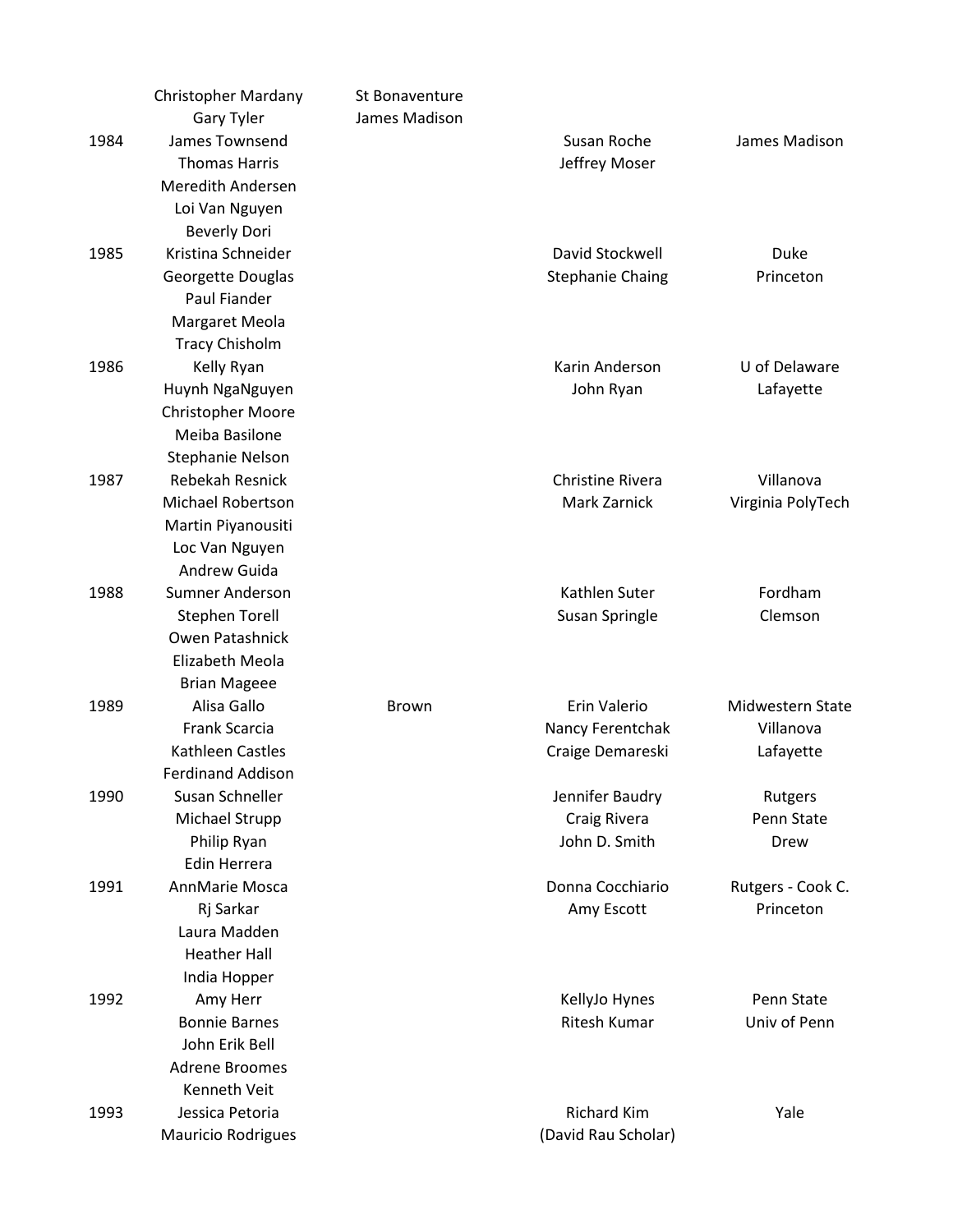|      | Carmine Stengone        |                          |                          |                 |
|------|-------------------------|--------------------------|--------------------------|-----------------|
|      | Lauren Sandy            |                          |                          |                 |
|      | Eryn Starun             |                          |                          |                 |
| 1994 | Sharon Kelly            |                          | Mark Keegan              |                 |
|      | Christop Damman         | (M Zeigner Scholar)      | <b>Stacy Desher</b>      |                 |
|      | Alex Rodriguez          |                          |                          |                 |
|      | William Kompany         |                          |                          |                 |
| 1995 | Julia Henneberry        |                          | Carolyn Smith            | Cty C of Morris |
|      | Lonetta Sandy           |                          | Allison Froehlich        | Drew Univ       |
|      | Leigh Van Deusen        |                          | Jessica Opperthauser     | <b>Bucknell</b> |
|      | Lee Barneff             |                          |                          |                 |
| 1996 | John White              |                          | Shellie Rosenbaum        | Georgetown      |
|      | <b>Scott Wesley</b>     | (W Gilson Scholar)       | Kathleen McElligot       | <b>Bucknell</b> |
|      | Lisseth Rodriguez       | (M Zeigner Scholar)      | Mary Kay Alloco          | Geo Washington  |
|      | Jean Chu                |                          |                          |                 |
|      | Meredith Levind         |                          |                          |                 |
| 1997 | <b>Charles Rush</b>     | Art Inst of Chicago      | <b>Brian Edwards</b>     |                 |
|      | GregoryMcDermott        | Rutgers                  | Anthony Infantini        |                 |
|      | Dorothy Politz          | Springfield College      | <b>Thomas McElligott</b> |                 |
| 1998 | Cristina Gallo          | <b>Brown</b>             | Kristin Lorenzo          |                 |
|      | <b>Alison Clark</b>     | Georgetown               | Allison Walwyn           |                 |
|      | Aaron Arias             | Rochester Inst Tech      |                          |                 |
|      | <b>Graham Fisk</b>      | Middlebury               |                          |                 |
|      | Jennifer Hanley         | Rutgers                  |                          |                 |
|      | Michael Lara            | Rutgers                  |                          |                 |
| 1999 | Leslie Lucero           | Cornell                  | Jessica D'Angio          |                 |
|      | Lisa McCaddin           | <b>Trinity College</b>   | Mia Yocco                |                 |
|      | Michael Aros-Truhe      | Dean College             |                          |                 |
|      | Alison Wadsworth        | Univ of Vermont          |                          |                 |
|      | <b>Eugene Huang</b>     | John Hopkins             |                          |                 |
| 2000 | <b>Charles Santiute</b> | Univ of Virginia         | Joseph Laganas           |                 |
|      | Kurt Forsyth            | Manhattan College        | Nikita Pavlov            |                 |
|      | Sean Kerr               | Monmouth Univ            | Daniel McElligott        |                 |
|      | Kristin Soccodato       | C of St. Elizabeth       |                          |                 |
|      | Ericka Zamora           | Drew Univ                |                          |                 |
| 2001 | Kassidy Klink           | Seton Hall               | <b>Susan DuBois</b>      |                 |
|      |                         |                          | Jared Szafman            |                 |
|      |                         |                          | May Weiss                |                 |
| 2002 | Valerie Maulbeck        | Swathmore                | Joel Cicchella           |                 |
|      | Vaughn Cartwright       | Vassar                   | Katherine Germansky      |                 |
|      | Thomas Lycan            | <b>UNC-Chapel Hill</b>   | Jenna Rottenberg         |                 |
|      | Ashley Murray           | Farleigh Dickinson       |                          |                 |
|      | Tangela Simpson         | Kean University          |                          |                 |
| 2003 | Victoria Morgan         | <b>Haverford College</b> | Jennifer Boyle           |                 |
|      | <b>Ashley Holmes</b>    | C of New Jersey          | <b>Christine Fink</b>    |                 |
|      | Agatha Prestan          | New Jersey City U        | Vivian Kim               |                 |
|      |                         |                          | Jennifer Vail            |                 |
|      |                         |                          |                          |                 |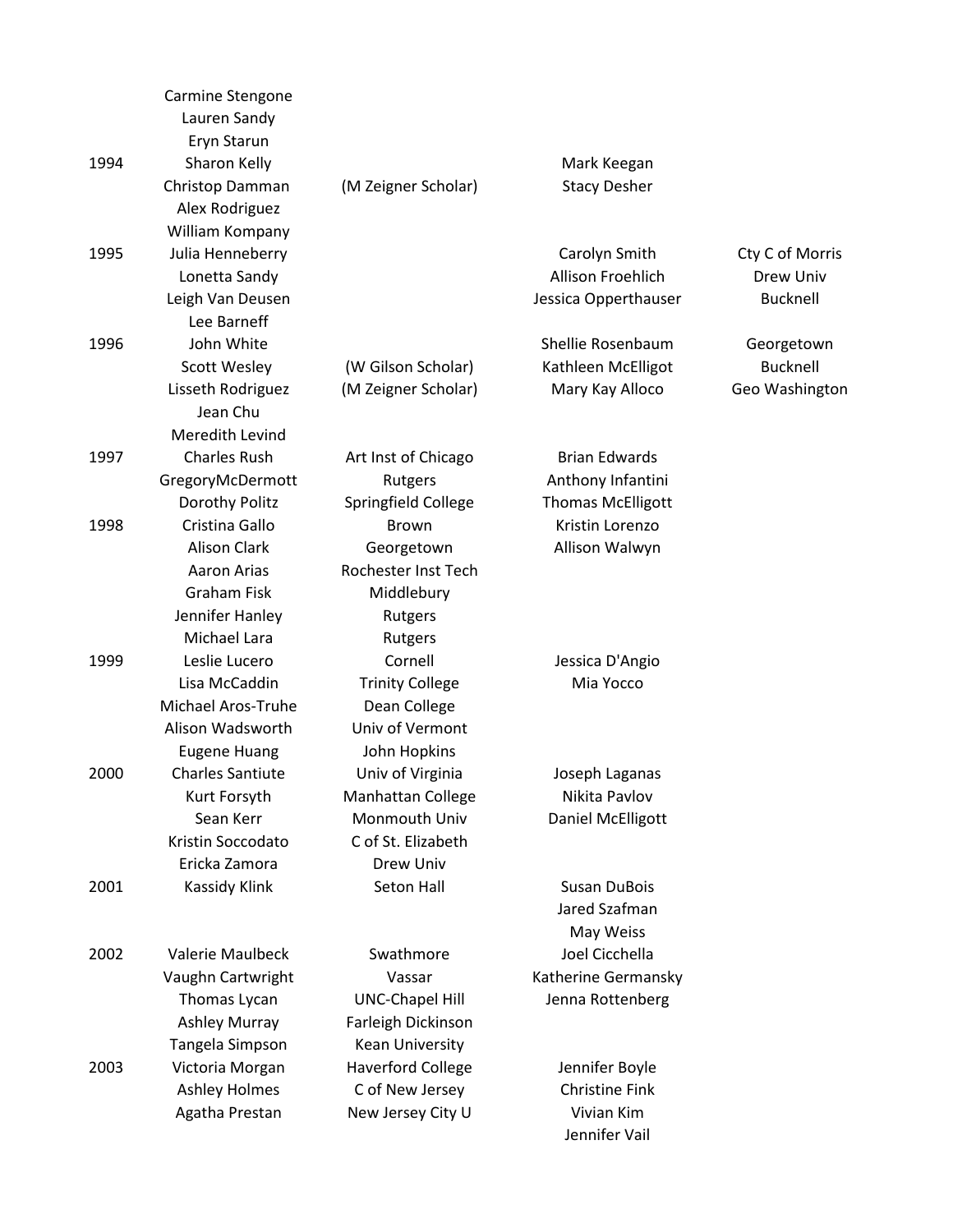| 2004 | Sarah Lycan              | <b>UNC-Chapel Hill</b>      | Karen Jones             |                         |
|------|--------------------------|-----------------------------|-------------------------|-------------------------|
|      | Ji Eun Kim               | Northeastern Univ           | <b>Daniel Phillips</b>  |                         |
|      | Joshua Chambers          | <b>Gordon College</b>       | Alexander Sassaroli     |                         |
|      | <b>Christian Yanes</b>   | Farleigh Dickinson          |                         |                         |
| 2005 | Yi Adam Zhao             | <b>SUNY-Stony Brook</b>     | Laura Waldchen          |                         |
|      | Julia Castellanos        | U of New Hampshire          | <b>Todd Musso</b>       |                         |
|      | La Toya Simpson          | Virginia Union C            | Warren C. Gerber        |                         |
|      | <b>Mellisa Yanes</b>     |                             | George Lan              |                         |
| 2006 | Benjamin Cohen           | San Diego State U           | Kaitlin Baumer          | U of Maryland           |
|      | Patrice Chatman          | <b>Wagner College</b>       | <b>Briana Bovery</b>    |                         |
|      | Jasmine Norris           | Rutgers                     | Katherine Dinerman      |                         |
|      | <b>Brian Trench</b>      |                             | Frank Cresencia         |                         |
| 2007 | <b>Britany Butler</b>    | <b>Howard University</b>    | Kendell Pepe            |                         |
|      | Kristel McGhee           | C of New Jersey             | Meredith Reedy          |                         |
|      | Claudia Pnzon            | Rutgers                     |                         |                         |
|      | Christa Stuart           | Art Instit of Tampa         |                         |                         |
|      | Erica Farina             | University of Oregon        |                         |                         |
| 2008 | Jennifer Callahan        | Soka U of America           | Meghan Smith            | (Roberts Scholar)       |
|      | Joshua Colgen            | Fordham(Eddy Sch)           | <b>Brian Moschetti</b>  |                         |
|      | Madhura Sengupta         | Cornell                     | Ankita Patel            |                         |
|      | Shanotte Smith           | <b>Centenary College</b>    |                         |                         |
|      | <b>Caroline Winter</b>   | William & Mary              |                         |                         |
| 2009 | Serena Sondhi            | Georgetown                  | Anna E. Gildea          | Fordham College         |
|      | Jennifer Butler          | <b>Howard University</b>    | Peter Laciano           | <b>Hamilton College</b> |
|      | Brighid Lee-Egan         | Culinary Inst of Am         | Amanda Meier            | Mullenberg              |
|      | Lacie Wolfe              | Kean University             | Mary C. Stoumbos        | <b>Emory Univ</b>       |
| 2010 | Rachel Wolf              | James Madison U             | Anna Rose Gellert       | William & Mary          |
|      | Matthew Wholey           | Loyola Marymount            | Katherine Langstaff     | Carnegie Mellon         |
|      | Emily Hu                 | Harvard                     | <b>Caroline Preston</b> | Clemson Univ            |
|      | Andrea Greely            | Rutgers                     |                         |                         |
|      | Timothy Lynch            | Univ of the Arts            |                         |                         |
| 2011 | Emma Flaherty            | Univ of Vermont             | Lev Litichevsy          |                         |
|      | <b>Melanie Porras</b>    | <b>Emerson College</b>      | Tim Laciano             |                         |
|      | Zachary Tolles           | Miami University            | Julia Torsiello         | (union c magnet)        |
| 2012 | Gabrilla Stern           | Rutgers                     | Jonathan Dounel         |                         |
|      | Aidan Dougherty          | Villanova                   | Christina Gellert       |                         |
|      | <b>Bridget O'Brien</b>   | Penn State                  |                         |                         |
|      | Alexander Vega           | <b>York College</b>         |                         |                         |
| 2013 | Chelsea Taylor           | Univ of Virginia            | Claudia Kosiecki        | Geo Washington          |
|      | <b>Fiorella Corrales</b> | Kean University             |                         |                         |
|      | <b>Emily McDonnell</b>   | Univ of Vermont             |                         |                         |
|      | <b>Hope Trisler</b>      | William & Mary              |                         |                         |
|      | Sade' Tyndall            | Univ of Maryland            |                         |                         |
| 2014 | Michael Le               | Univ of Richmond            | <b>Catherine Canete</b> | Syracuse Univ           |
|      | Daniel Restrepo          | <b>Union County College</b> | Clare Flanagan          | <b>Boston College</b>   |
|      | Lauren Sormani           | American Univ               | Kirsten Peterson        | U of Southern Calif     |
|      | Angelica Trindade        | American Univ               |                         |                         |